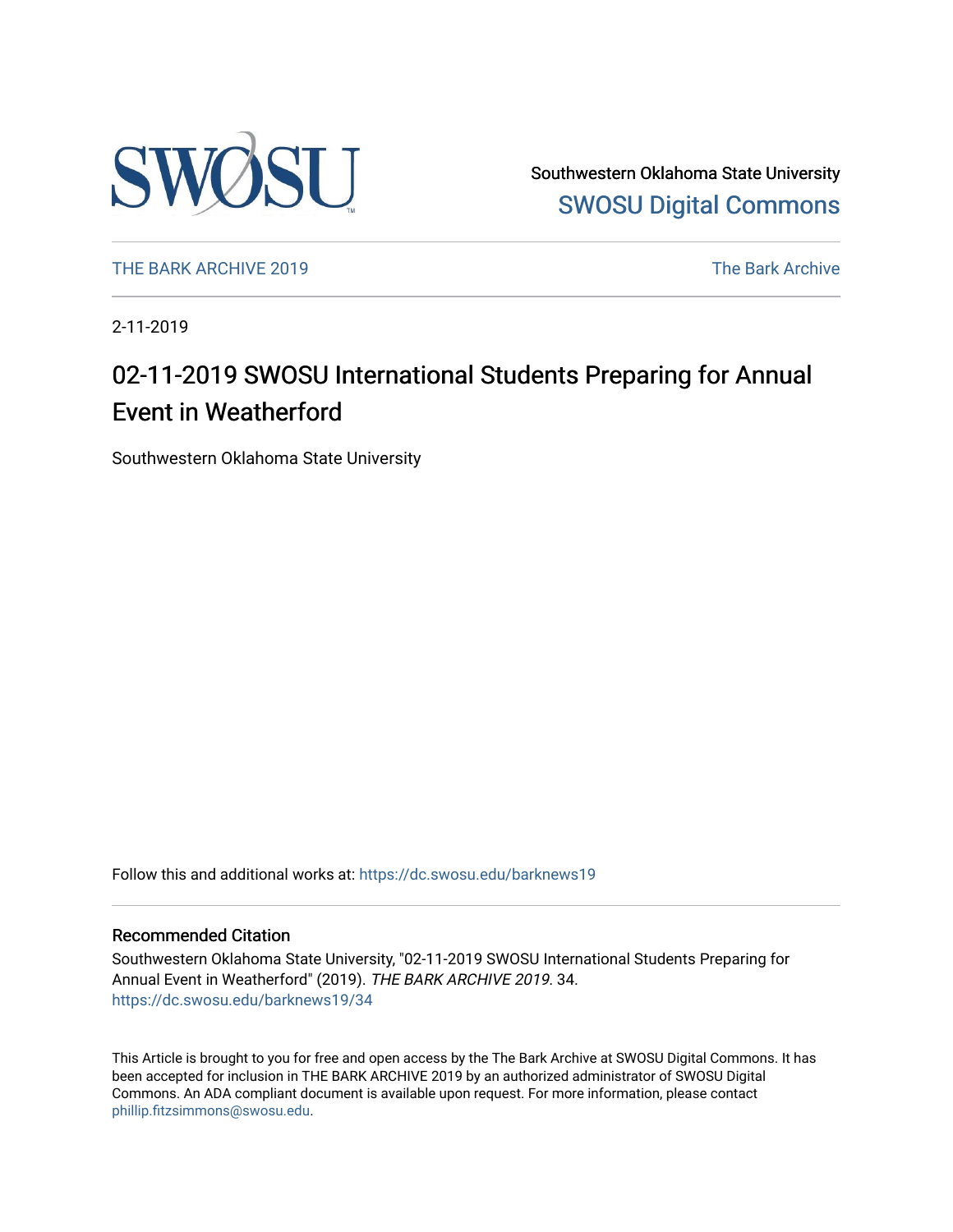

11 February, 2019

# **SWOSU International Students Preparing for Annual Event in Weatherford**

Each year the SWOSU International Student Association (SISA) in Weatherford gives area residents the opportunity to experience some of the beauty of the students' cultures.

SISA is hosting its annual banquet on Sunday, March 31, at 6 p.m. in the SWOSU Memorial Student Center Ballroom, and the international students are currently selling tickets in advance to prepare for the event.

The public is invited to experience authentic cuisine from around the world, watch cultural performances and see international students wearing traditional garments.

Tickets are \$10 for students and \$15 for non-students. The event is fun for the whole family. For more details or tickets, contact the International Student Affairs Office at 580.774.3078 or stop by Room 102 in the Hays Administration Building.

| Academics             | D                |
|-----------------------|------------------|
| Administration        | D                |
| Alumni and Foundation | $\triangleright$ |
| Community             | $\triangleright$ |
| Events                | $\triangleright$ |
| Faculty and Staff     | D                |
| Miscellaneous         | $\triangleright$ |
| Sayre                 | D                |
| <b>Students</b>       | D                |
|                       |                  |

#### **Archive Links**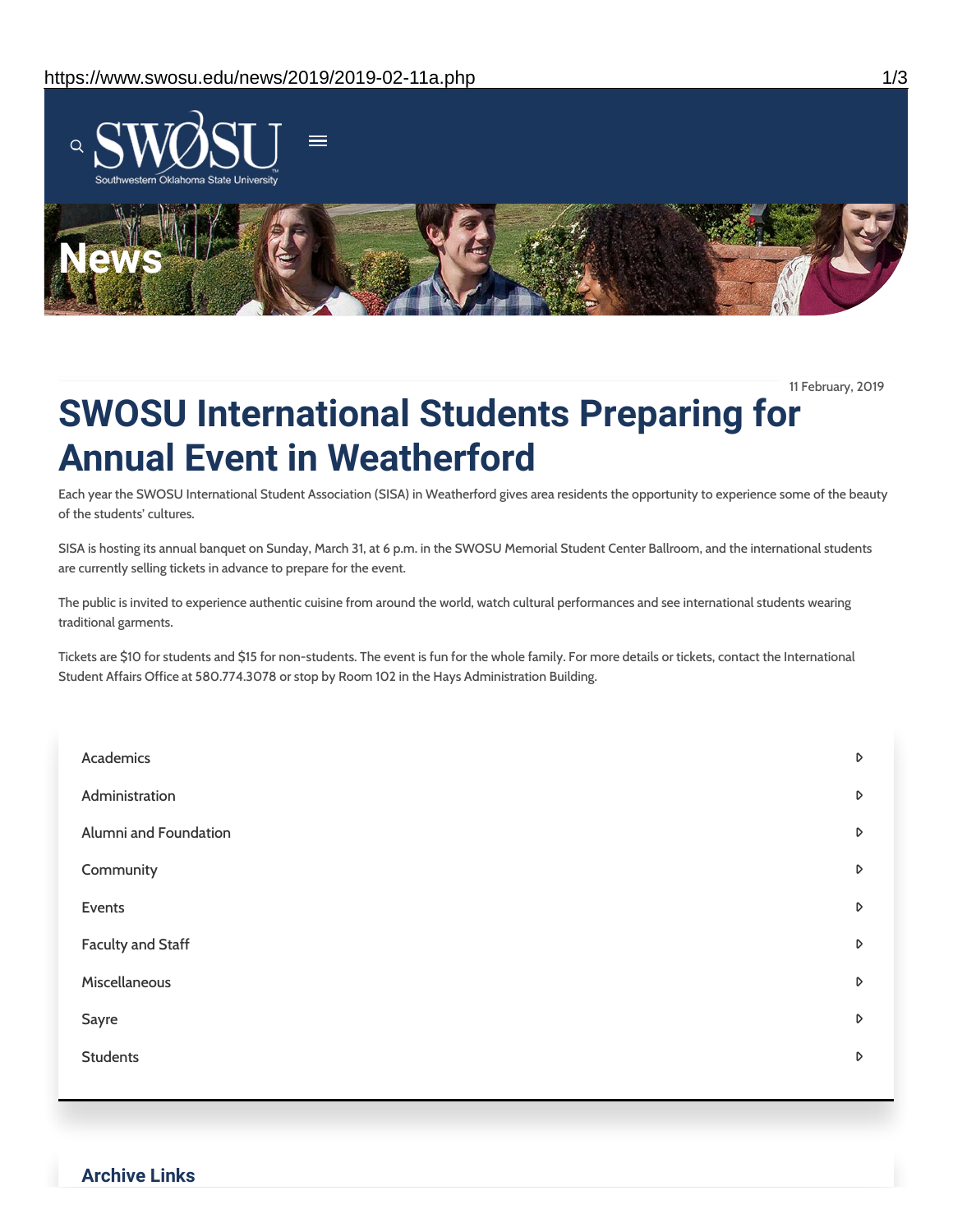| 2018    | D |
|---------|---|
| 2019    | D |
| 2020    | D |
| Archive | D |
|         |   |



### Weatherford Campus

100 Campus Drive Weatherford, OK 73096

## Sayre Campus

409 E Mississippi Ave Sayre, OK 73662

Connect to Us



Contact [Information](https://www.swosu.edu/about/contact.php)

[University/Facility](https://www.swosu.edu/about/operating-hours.php) Hours

[Campus](https://map.concept3d.com/?id=768#!ct/10964,10214,10213,10212,10205,10204,10203,10202,10136,10129,10128,0,31226,10130,10201,10641,0) Map

Give to [SWOSU](https://standingfirmly.com/donate)

Shop [SWOSU](https://shopswosu.merchorders.com/)